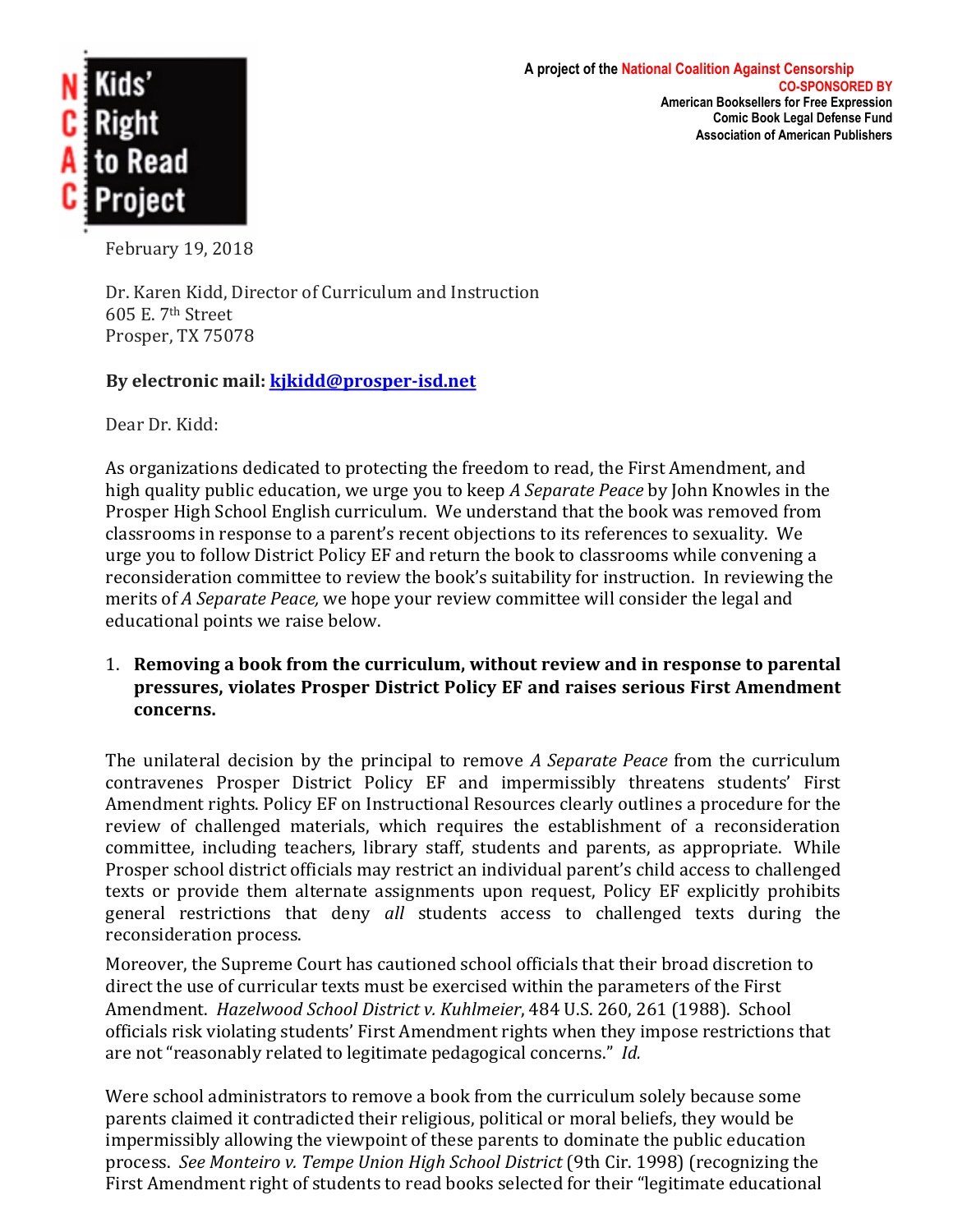value," even if offensive to some parents and students), *Pratt v. Independent School Dist. No.* 831 (8th Cir. 1982) and *Case v. Unified School Dist. No. 233* (D. Kan. 1995) (First Amendment violated by removing materials because of hostility to content and message.)

## 2. A pedagogically sound approach to curricular selection requires educational **professionals to ask whether a book has educational value.**

*A* Separate Peace is a highly praised and critically acclaimed novel that is also very popular with teen readers. Set in a New Hampshire preparatory school, the book tells the story of two adolescent boys coming of age at the height of World War II. It deals with issues of friendship, self-discovery and loss—issues that many teenagers are dealing with themselves. The National Institute of Arts and Letters lauded John Knowles' "considerable literary achievement" with a Rosenthal Award in 1960. A *New York Times* bestseller and National Book Award Finalist, the book was also awarded the 1961 William Faulkner Foundation Award. The *National Review* agrees that the book is "a masterpiece."

That *A* Separate Peace contains sexual themes does not discount its pedagogical value, particularly since, taken as a whole, it is not "patently offensive," does not "appeal to prurient interest," and has "serious literary, artistic, political, or scientific value." Miller v. *California*, 413 U.S. 15 (1973).

Removing *A Separate Peace* based on the objections of some families over the educational interests of all students would undermine the district's commitment to viewpoint neutrality and equal opportunity. While some students and parents may dislike the book, curricular choices should be dictated by pedagogical interests and the educational value of the book as a whole, not the subjective views and tastes of individuals. We encourage you to abide by Policy EF and return *A Separate Peace* to classrooms pending completion of its review and offer alternative assignments to students who object to reading it.

Please do not hesitate to contact us with questions. Thank you.

Sincerely,

Chur Jinan

National Coalition Against Censorship Comic Book Legal Defense Fund

Millie Danis

Millie Davis, Director **National Equation** David Grogan, Director National Council of Teachers of English

Chris Finan, Executive Director **Charles Brownstein, Executive Director** 

Intellectual Freedom Center **American** Booksellers for Free Expression